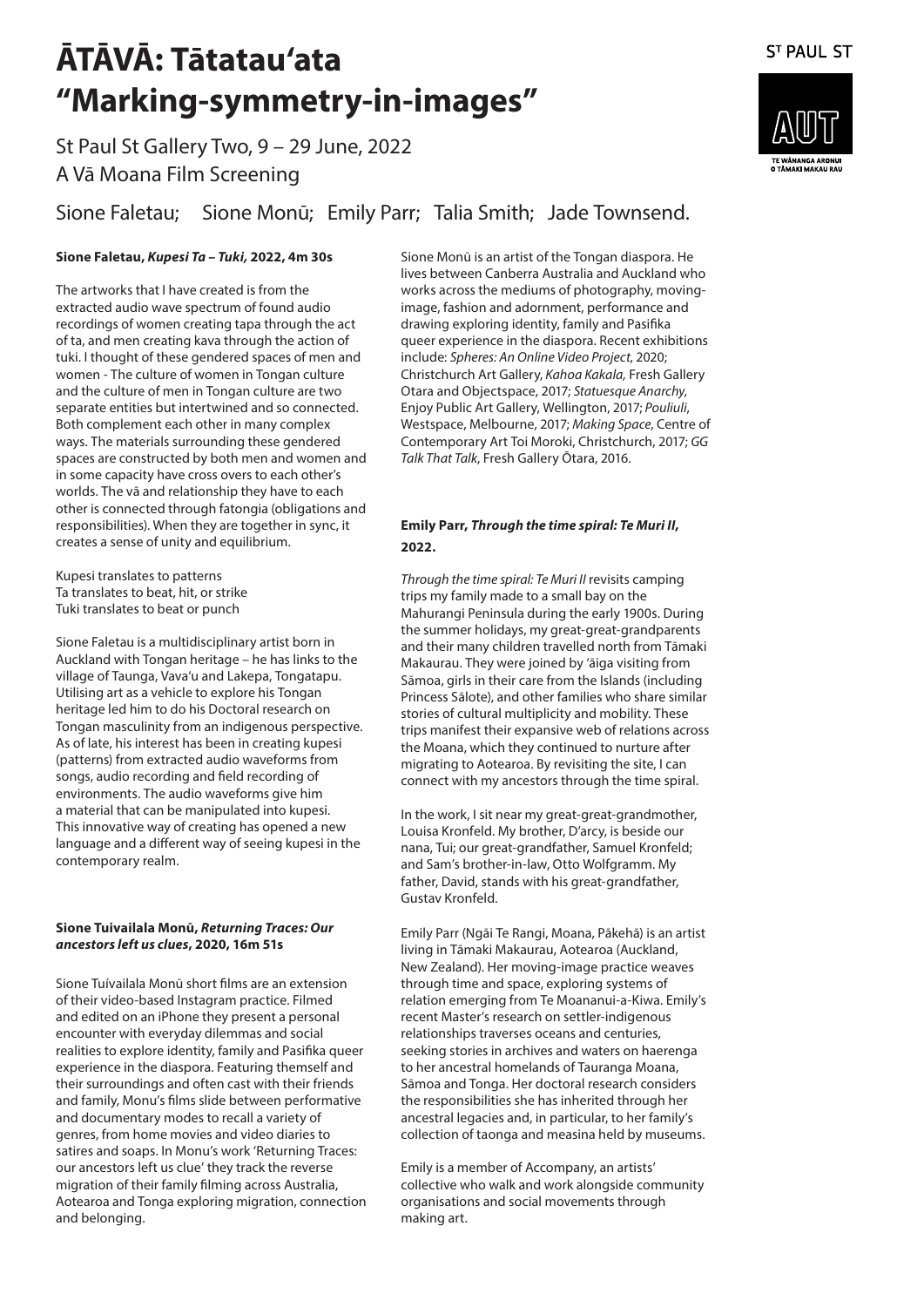**Talia Smith,** *Blue Moon***, 2022, 4m 31s**

When my grandfather passed away my mother and her siblings stood at the gravesite and sang the song Blue Moon. Their parents would sing this song when they were children and although not able to fully get through it, I will always remember the lines Blue moon, you saw me standing alone, without a dream in my heart.

This new video work features found family footage of my grandfather, when my parents visited family in Samoa and when my family went to Rarotonga for the first time to see family the year I turned sixteen. The footage is shaky, the hand of the person (most likely my father) holding the camera is unstable as the camera takes the viewer through the family home in Rarotonga. My grandfather laughs and dances silently to a slowed down backing track as do the dancers I saw at the hotel in Raro. The video is layered and almost folds back upon itself revealing and concealing faces and people that are no longer alive and moments that have long passed.

There may be markers of time in the videos but blue moon as a work attempts to flatten time, to show the slipperiness of the medium of the camera and honour family, history and that perhaps the moon saw it all along and we are not alone.

Talia Smith is an artist and curator from Aotearoa New Zealand and now based in Sydney, Australia. She is of Cook Island, Samoan and Pakeha heritage. Her photographic, moving image and curatorial practices explore themes of time, memory, ruin and familial histories with a particular focus on the reclamation of the colonial tool of the camera. She has exhibited widely in Aotearoa and Australia as well as at artist run spaces in Germany and New York. In 2022 she had her first institutional solo show at MAMA Albury NSW titled *'Don't be bashful, wear the flower behind your ear'*. In 2021 she completed her Masters of Fine Arts (research) at UNSW in Sydney.

#### **Jade Townsend,** *Te Moananui-a-Kiwa,* **2021, rimu, beach mat and paint, Text credit: Emily and Objectspace**

This moving-image piece was filmed by Emily Parr to usher visitors to the new website of Vā Moana with Jade Townsend's work, *Te Moananui-a-Kiwa.* In early 2021, Te Moananui-a-Kiwa was held in the threshold of Objectspace (a site's landing page is much like a threshold).

The installation at Objectspace focused on natural materials and inorganic debris commonly found along shorelines throughout Te Moananui-a-Kiwa, offering a way to consider how movement across the great ocean is constantly connecting us.

During a visit to contemporary jewellery artist

Neke Moa's studio in Ōtaki, Townsend was inspired by their matangongore (opal top) shell collection gathered from local beaches. The distinctive highly patterned shells, not common on Aotearoa's coasts, epitomise how sea currents are relentlessly shifting and items are always in a state of transfer. For Townsend, materials gathered through scouring the edges of the ocean have the ability to draw in the physical expanse of the moana and are a reminder of the permanence of introduced materials to this ecosystem.

In *Te Moananui-a-Kiwa*, Townsend uses an everyday beach mat to investigate these ideas. Through paint and physical intervention, the mat is transformed to emulate the distinctive pattern of the matangongore shell's surface. By un-weaving the structure of the synthetic fibres, Townsend works the mat to more closely resemble organic matter, creating an opportunity to reflect on the bonding force of this body of water and our collective responsibility to consider how foreign materials impact this fragile environment.

Jade Townsend (Ngāti Kahungunu) is a visual artist and storyteller working at the intersection of her Māori, Pākehā and British heritage.

She describes it as a *"non-fixed duality that ebbs and flows with contradictory cultural forces every day. My wairua connects to many seemingly disparate fields and I reinterpret that through materiality."*

She was born and raised in Whanganui before moving to Liverpool, United Kingdom where she lived as a teenager. Townsend's exposure to a wide range of accents, dialects, regional slang, folktale and pūrākau made her aware of the limitations of translation and cultural hybridity as a completely transparent process. For Townsend, her cultural identity forms in the non-translatable, the left-over and residual aspects of herself for which there is no interpretative counterpoint in relation to the other.

Townsend is currently showing site-specific murals as part of the *Chinese Zodiac Trail* in Te Whanganui a Tara and has a collaborative exhibition called *Ā muri atu / In the future* with Emiko Sheehan at RAMP gallery in Kirikiriroa. Townsend recently brought together a group of artists in the project *Hauhake* and led a wānanga at Objectspace as part of the *Caravannex On Tour* artist in residence series. She has previously been awarded residencies at Slade School of Art, London and Red Gate Gallery, Beijing. Townsend has exhibited globally across museum, gallery and concept store spaces. Jade holds a BA Hons Fine Art Painting from Manchester Metropolitan University.



**ST PAUL ST**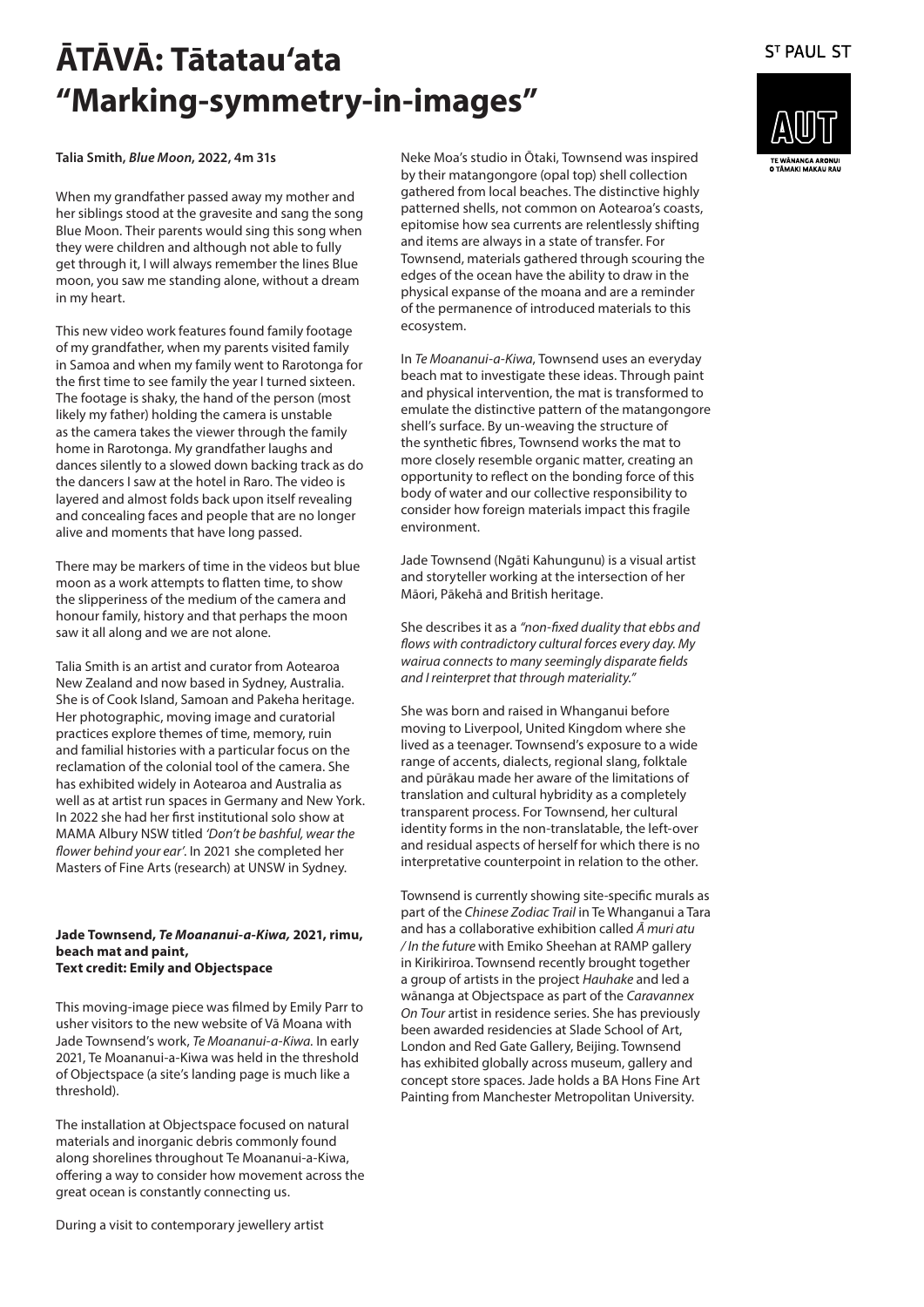Hūfanga-He-Ako-Moe-Lotu Dr 'Ōkusitino Māhina Professor of Tongan Philosophy, Historical Anthropology, and Aesthetics Vava'u Academy for Critical Inquiry and Applied Research Vava'u Lahi, Kingdom of Tonga

#### **Tufunga Material Artist-Curator:**

'Uhila Tu'ipulotu Kanongata'a Nai (Tongan)

#### **Tufunga Material Artists:**

Jade Townsend (Ngāti Kahungunu; Maori, Pakeha and British) Dr Sione Faletau (Tongan) Sione Tu'ivailala Monū (Tongan) Talia Smith (Cook Island, Samoan and Pākehā) Emily Parr (Ngāi Te Rangi, Sāmoan, Tongan, Pākehā)

The faka'ali'ali 'aati "art exhibition"1 'ĀTĀVĀ is a collection of beautiful yet useful works of tufunga performance art in tātatau'ata "marking-symmetry-in-images." By way of dissection, the constitutive words of the Tongan title "ĀTĀVĀ: Tātatau'ata," viz., 'ā; 'atā/'ata; tā; vā; and tatau mean "wake" $^{\rm 2}$  "image;" $^{\rm 3}$  "time;""space;" and "symmetry" $^{\rm 4}$  $\overline{a}$ respectively. These are tā-vā "temporal-spatial" entities, identities, or tendencies taking place in both tā moe vā "time and space," on the 'ata-ki-loto "abstract level," and fuo moe uho, "form and content," on the 'ata-ki-tu'a "concrete level."



<sup>1</sup> From an Indigenous Tongan (and Moanan Oceanian) tāvāist philosophical view, both faka'ali'ali "exhibition" and fokotu'utu'u "curation" are synonymous as forms of tufunga "material arts" – which actively though critically engage in the tā-vā "time-space," fuo-uho "form-content" arrangement of artworks by way of fakafuo "temporal / formal-definition" and fakauho "spatial / substantial-composition" as inseparable yet indispensable hoa / soa pairs / dualities / binaries in reality, as in nature, mind, and society.

**<sup>2</sup> Or "awake" temporally-marking a state of 'ilo'i / ongo'i "consciousness" / "awareness" of both 'atamai "mind" (in the 'uto "brain") and ongo "feelings" (in the fatu / mafu "heart") as tā-vā, fuo-uho "temporal / formalsubstantial / spatial entities" through "reflective thinking" and "emotive feelings."**

<sup>3</sup> Or "spacious" as in an 'atā "open space" or vavā "outer space," e.g., 'ātea "open sky;" see also "mirror:" "reflection;" "picture;" "shadow;" and "impression."

**<sup>4</sup> Or "image," "mirror," "reflection," "picture," or "impression" as in 'ata "image;" cf. the Tongan (or Moanan Oceanian) material art of tufunga tātatau tattooing as fakafelavai "intersection" (or fakahoko "connection" and fakamāvae "separation" of kohi / tohi (/ 'tā) "lines" (/ "times") and vā "spaces" by means of kili kula "red skin" and vaitohi 'uli "black ink" (or tufunga lalava kafa-sennit-lashing through kafa kula "red kafa-sennit" and kafa 'uli "black kafa-sennit" and nimamea'a koka'anga "bark-cloth-making: by means of koka kula "red koka-sap / dye" and tongo 'uli "black tongo-sap / dye").**